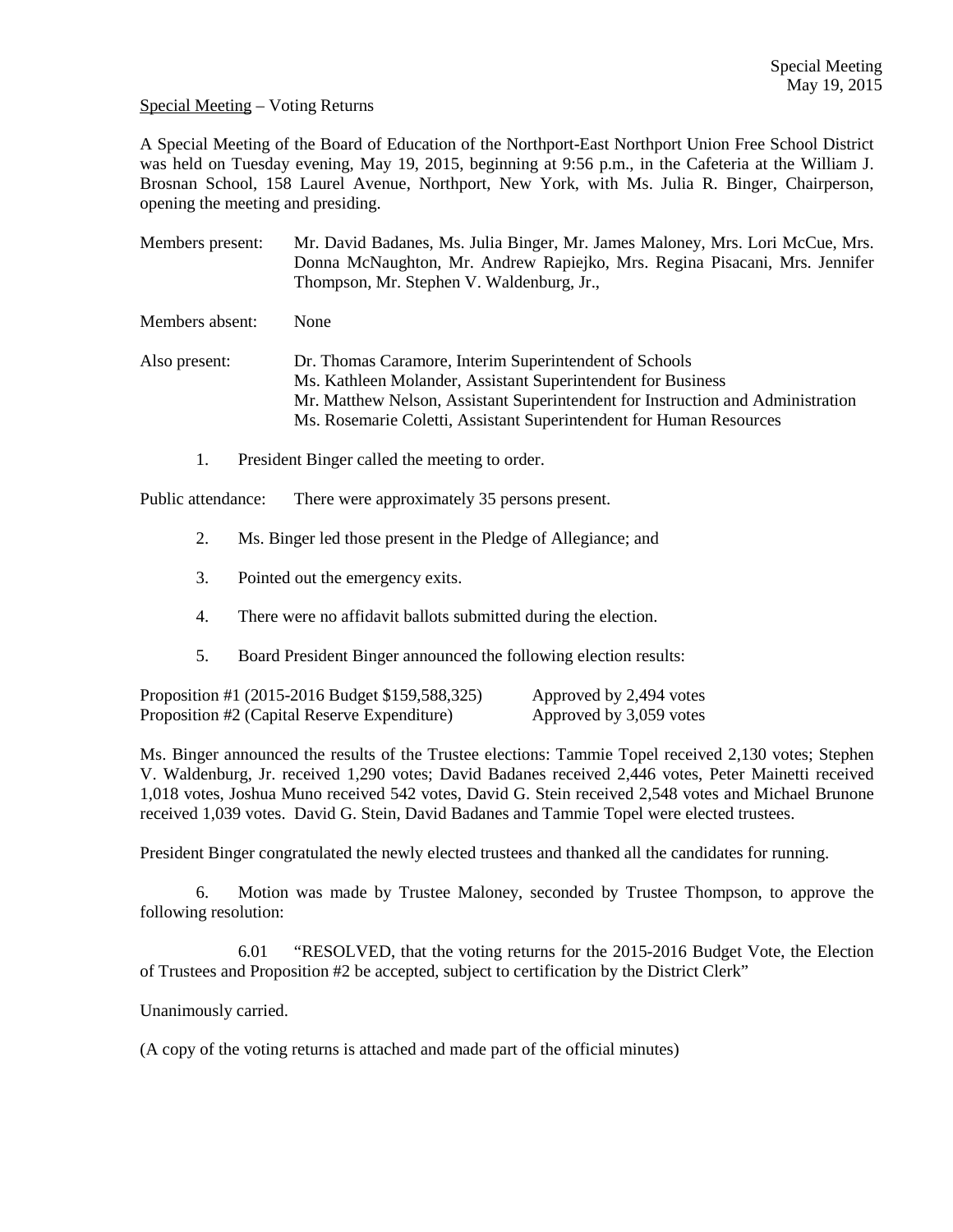There being no further business to discuss, motion was made by Trustee McNaughton, seconded by Trustee McCue, to adjourn the meeting.

 $\overline{\phantom{a}}$  , and the contract of the contract of the contract of the contract of the contract of the contract of the contract of the contract of the contract of the contract of the contract of the contract of the contrac

Unanimously carried.

At 10:00 p.m. the Chair declared the meeting adjourned.

 Beth M. Nystrom District Clerk

bmn